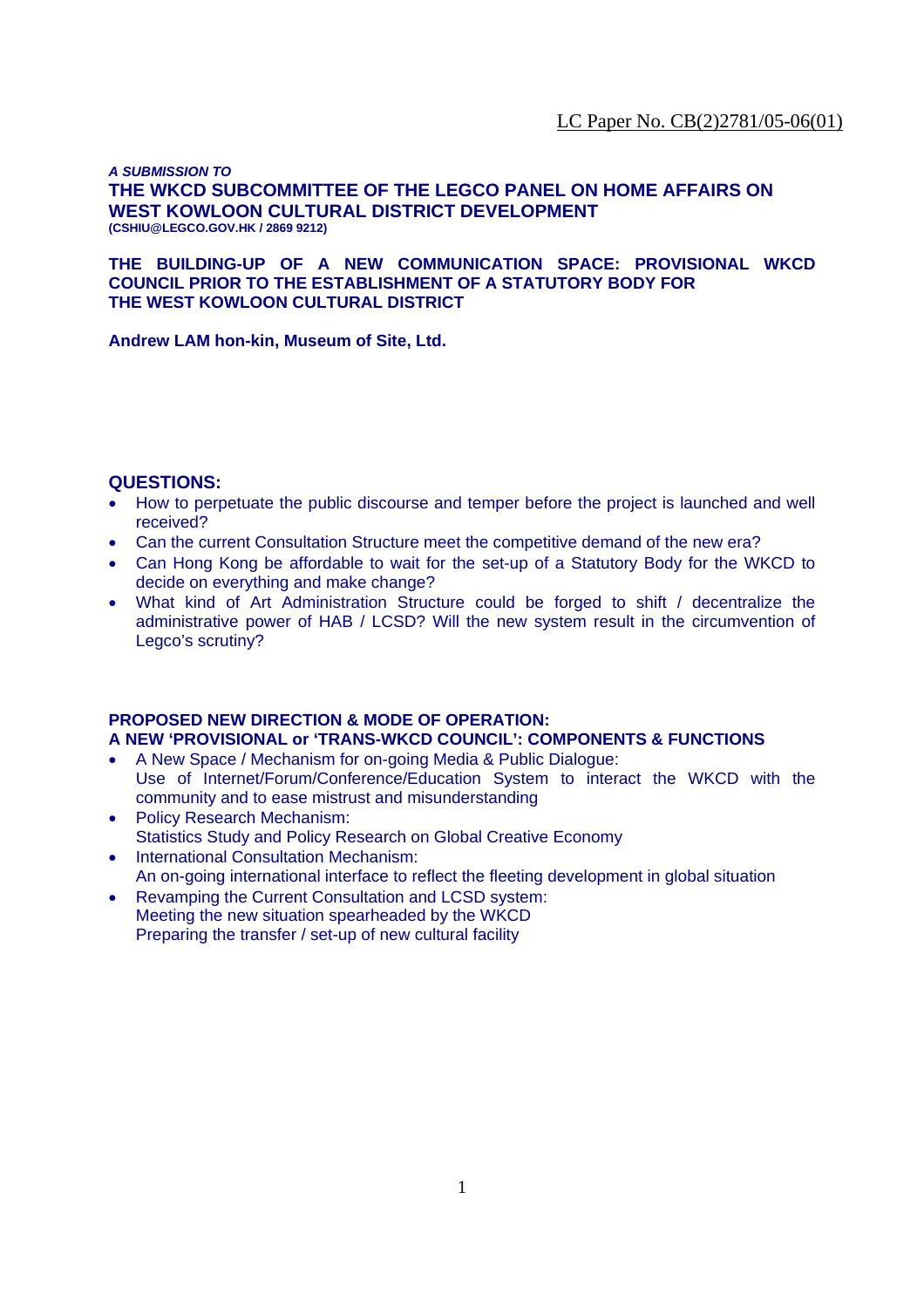# **A. COMMITMENT OF THE CHIEF EXECUTIVE**

- a. Comparing *The Policy Address 2005* & *The Policy Address 2005-6*, Chief Executive Donald Tseng shows no strong political commitment on the project of West Kowloon Cultural District (WKCD), a project which can maintain the competitive edge of Hong Kong in the region.
- b. "67. *In the 1999 Policy Address, I referred to a plan to develop West Kowloon Reclamation into a district of culture, entertainment and art. This is a major and forward looking plan. We are now consulting the public on the proposal and many people have participated actively in this exercise. I wish to emphasize that the Government keeps an open mind when listening to views. We will definitely pay heed to public opinion and the overall and long-term interests of Hong Kong when taking a decision after the completion of the consultation exercise.*" (*Policy Address 2005* **of Tung Chee Hwa**)
- c. "97. *We have conducted a six-month public consultation on the development of an integrated cultural district*  in West Kowloon. The results show that the community generally supports the development of a cultural *landmark in West Kowloon. They consider that it will not only enrich our cultural and arts life, but also promote tourism and create jobs. They hope to see an early decision on its construction. In response to community demands, we plan to introduce new development parameters and conditions within the existing development framework. The Chief Secretary for Administration briefed the Legislative Council last Friday on the findings of the consultation exercise and the next steps. We will listen to the views of the Legislative Council, the Town Planning Board, the community at large and the screened-in proponents on the new parameters and conditions. We hope to decide on the specific way forward early next year.*" (*Policy Address 2005-6* **of Donald Tseng**)
- d. Without a high-level **political commitment** in support of any long-term investment, this world-class project will not be realized. In taking forward the project, the government should indicate its long-term interest by showing certain sign of underwriting to the public. Otherwise, the big business will not make investment. That is one of the possible reasons why the three screen-in proponents recently withdrew their investment plans at the last minute. *If Chief Executive (CE) should not be held responsible for the failure of joint partnership, who should be accountable?*

# **B. PUBLIC POLICY ON THE WKCD**

- a. What engineers a social reform is the formulation of a right set of policy at the right time. Is there any cultural-economic policy appropriate for the tie-in of the project?
- b. Over the past 9 years, the new government has no specific idea how to implement reform on our free economy, by launching phasing stages to convert labor-based economy to creative economy. The government bureaus are incapable of initiating effective policy reforms and recommendations. In terms of cultural-economic policy, neither **The Home Affair Bureau (HAB)** nor **The Commerce, Industry and Technology Bureau (CITB)** took sharp step to exercise policy departure. The CE should clearly spell out the ambits of each bureau and let the public know which bureau should be responsible for relevant policy development.
- c. **The HAB never published a policy blueprint for developing 'Cultural Industry'**. *The Policy Recommendation Report* is a recommendation paper worked out by the advisory body, The Cultural & Heritage Commission (CHC), which was scraped by the HAB in May 2003. Our Secretary For Home Affairs responded inactively to the 108 recommendations without issuing an Art & Cultural Policy for public monitoring. Another noted example is that the HAB has not been cost-effective to hold high-sound, cross-city ministerial forums on the subject without any policy recommendation or whatever instrumental to the Government and the public over the past three years.
- d. **A Policy for Cultural Industry** helps to review and study Hong Kong's economic competitiveness in cultural industry and overall economy. It would help to focus review on the overall objective of human resource, education, land use, environmental protection,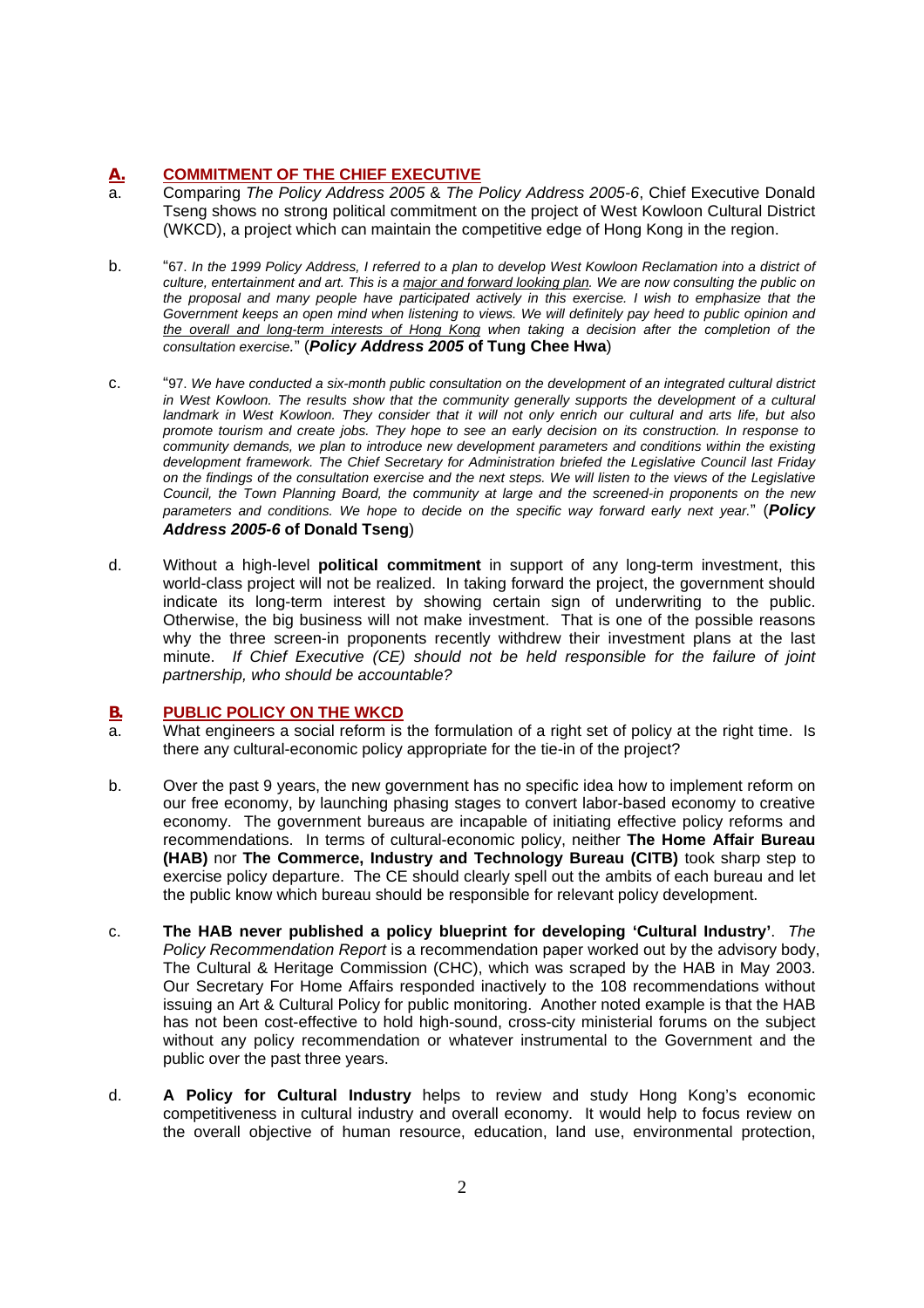heritage conservation and strategic relations with the magnetic power of The Greater China Region (GCR). It would ensure that Hong Kong's cultural and creative resources are wellused, and that Hong Kong can keep up with global economy in competitive terms, and maintain the sustainability, vitality and constructive partnership in-between economic development and cultural development.

- e. **Correlated Policy** on Professional Development, Land & Property Development, Heritage and Cultural Tourism and Regional Art & Culture Policy should also be worked out and enacted for public review.
- f. An **Economic and Urban policy** to nurture **individual and collective sustainability** must be launched to supplement the exercise of the aforesaid 'Mega Policy' and to ensure social cohesion, cross-sector cultural advancement on an equitable basis.

# **C. NEW CONSULTATION MECHANISM**<br>**Read To Me** note that the Government has set

- We note that the Government has set up a Consultation Committee (CC) on the Core Arts and Cultural Facilities (CACF) and its 3 advisory groups (AGs) to make primal recommendations to the WKCD development. A statutory body for the WKCD will be formed later.
- b. The current Administration / HAB advises that "*when the CC had completed its work on the need for the CACF in the WKCD, the Government would then have more information to consider when to establish an independent statutory body to take over the development of the WKCD from the Government. The establishment of the statutory body would be a subject of public consultation, including its roles and functions, and the suitable juncture at which the statutory body would take over Government's functions for the WKCD*.**"**
- c. The current CC is an ad hoc advisory group. Its terms of reference (TOR) are limited to the discussion of major cultural provisions in the district. Its ambit is not to evaluate **Hongkong's overall community and global plan for arts and culture**. The current advisory Committee on Museums and Committee on Performing art are not well represented by front-line workers of professional bodies, community leaders, NGOs as well as other stake-holders in the territory. After its 2-year inception, the Committee on Museums, for instance, cannot formulate any report or strategic plan to groom museum culture or to develop a new museum vision in support of the non-government funded museum projects for a new Hong Kong.
- d. Out of the 19 advisory committees under the ambit of the HAB, the 4 advisory committees, which were formed in mid-2004 to oversee the strategic development of Hong Kong's cultural facility, failed to contribute fruitful thinking to the WKCD development.
- e. Though the current advisory committees in Hong Kong are team-players in formation of Hong Kong culture, they fail to take a **macro-view** in the formulation of a holistic and integrative public policy for the development of art and culture. There is no mechanism authorized to oversee i) the correlation of different advisory committee, ii) the interaction of the WKCD facility and the Leisure and Cultural Services Department (the LCSD) facility at Tsim Sha Tsui, and iii) the smooth transfer of cultural provisions from the Tsim Sha Tsui facility to the WKCD facility, when and where necessary, etc.
- f. In this regard, we highly recommend that a **'TRANSITIONAL / PROVISIONAL WKCD COUNCIL',** joined with members of political party, community group, front-line professional body and other stake-holder, should be forged **immediately after the CACF is finalized**.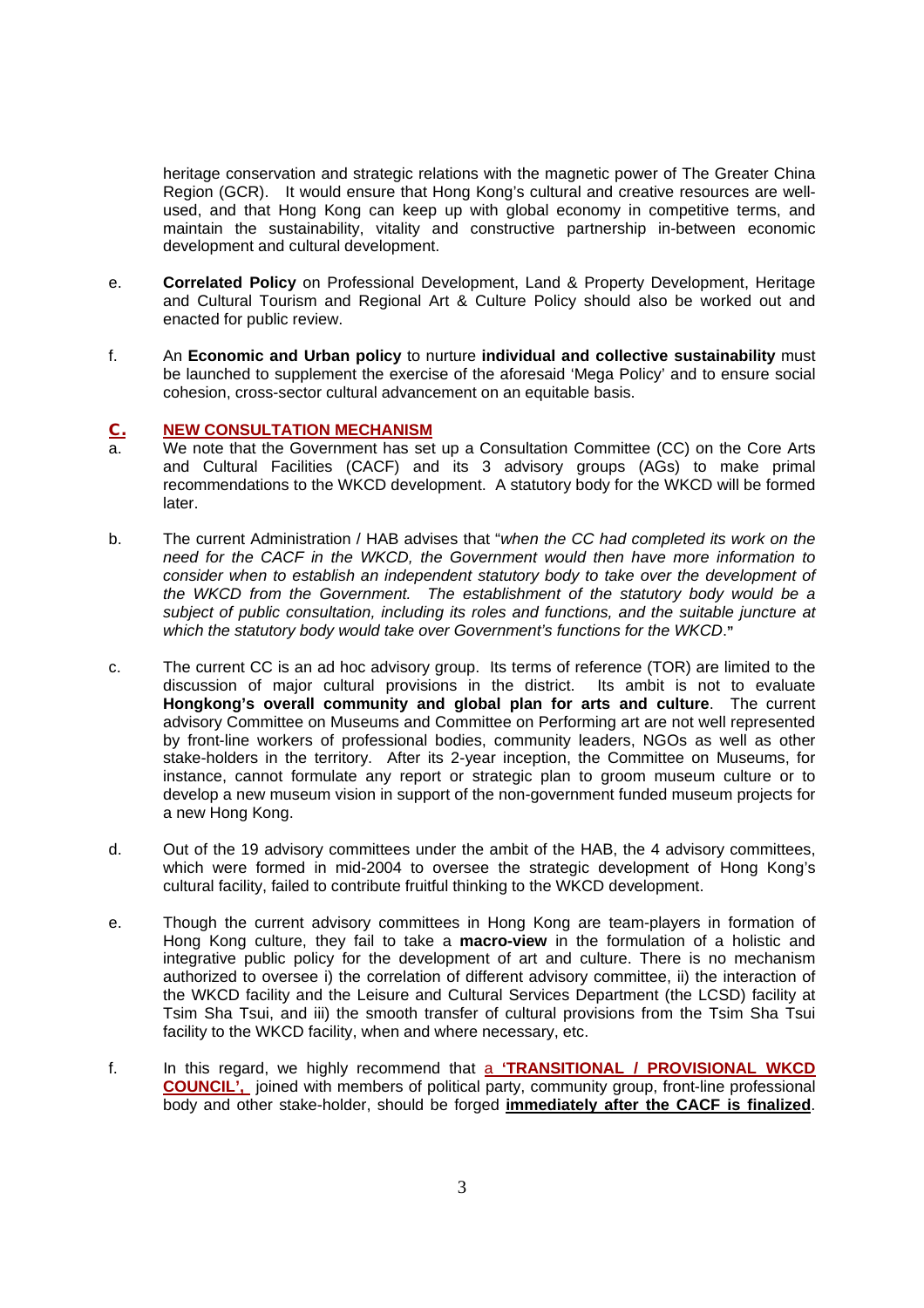This mechanism can later be converted to the statutory body for the WKCD at a time when the enabling legislation is passed by the Legco.

- g. The Terms of Reference (**TOR**) of the proposed consultative mechanism shall be **an advisory body** under the administration of **The Commission on Strategic Development (the Commission).** We incline to see this provisional body with more independent power and focus work on the following:
	- i) to create a formal channel/space for continued **public dialogue**, and to liaise with all stake-holders and organizations of culture in Hong Kong concerning matters relating to the WKCD.
	- ii) to work out **the enabling legislation** of the statutory body for the WKCD, which could take one year time.
	- iii) to decide on **the suitable schedule and juncture** for the statutory body to take over the WKCD project.
	- iv) to determine **to what extent** the statutory body would be involved in the planning and the design of the WKCD and to determine whether the statutory body can have the legal position to plan development parameters such as development mix, limits on plot ratio, respective proportions of cultural and non-cultural components, or clarify the body simply has the right to monitor the development parameters.
	- v) to recapitulate the recommendations made by the CC and to **ensure accurate interpretation** is made in the course of identifying appropriate policy objective and planning exercise.
	- vi) to bind the land and the facilities in the WKCD into a **financing package**.
	- vii) to ADVISE OR DETERMINE the Commission on **HONG KONG'S OVERALL SHORT-AND LONG-TERM DEVELOPMENT NEEDS, STRATEGIC GOALS AND DELIVERABLE PRODUCTIONS** of art and culture, which is geared by a WKCD vision, *if the advisory council is given the right to do so*.
	- viii) to STUDY OR DECIDE **the master layout plan** and **the amount of land for the CACF and non-CACF components**.
	- ix) to IDENTIFY OR PRIORITIZE as appropriate **the tasks**, action steps, schedule of project construction, direction of development and phasing stages of development of the WKCD.
	- x) to EXPLORE OR RECOMMEND to the Commission the most appropriate **enabling legislation**, **type of representation, form of governance and model of operation** in the future statutory body for the WKCD.
	- xi) to work out **feasibility studies / practices** using the premises / facilities of the LCSD on the most appropriate fund-raising and financial operation model proposed by the CC for the WKCD to ensure opportunity for its sustainable development.
	- xii) to PROPOSE OR OVERSEE areas of reform of the cultural facility currently under the administration of the LCSD.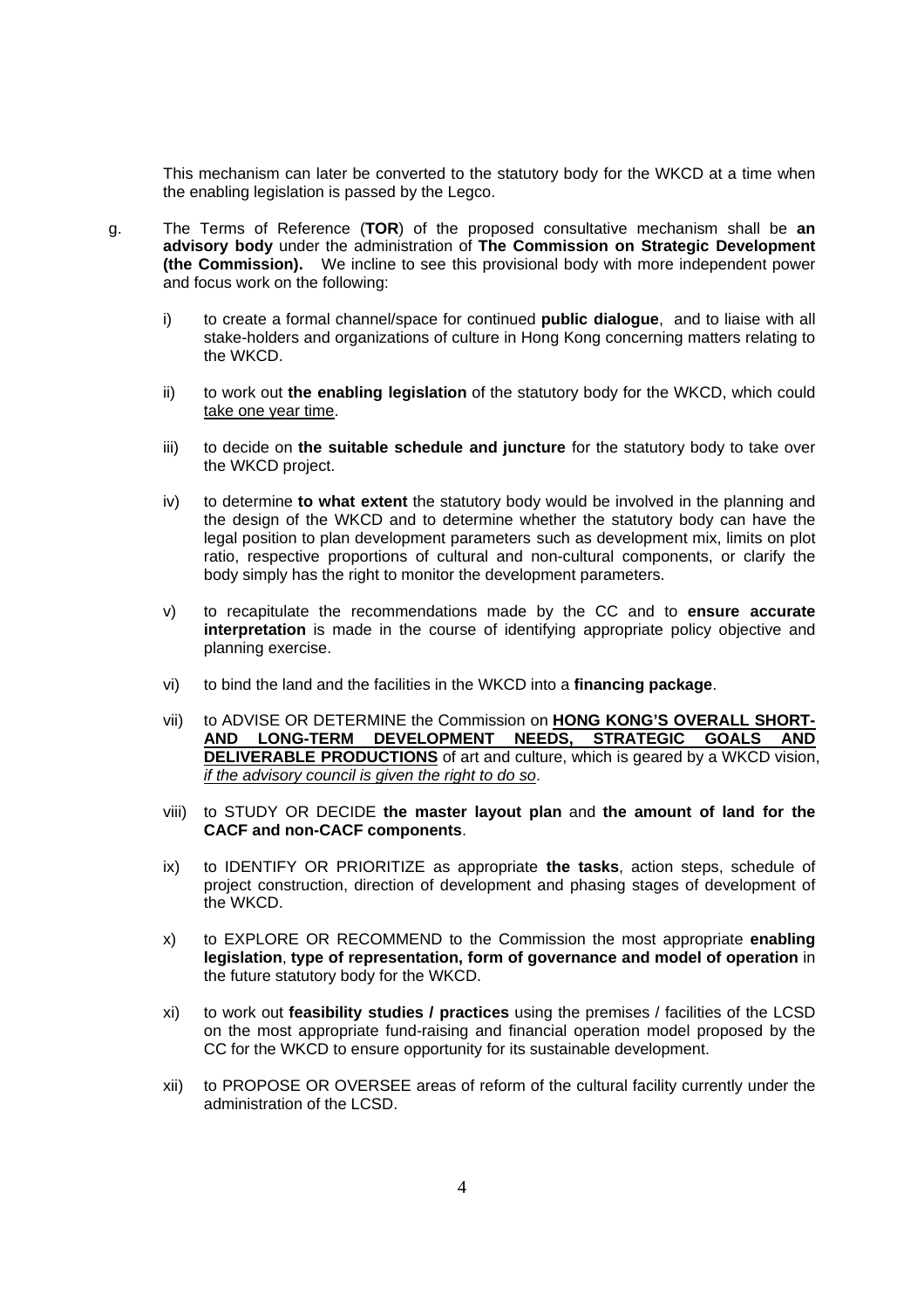- xiii) to ensure the **research for aforesaid policy of cultural industry / creative economy** to be conducted and to ensure the WKCD and other cultural facilities in Hong Kong can be operated within this research-based policy framework.
- xiv) to work out strategic plans to **smoothly transfer** the cultural provisions from the Tsim Sha Tsui facility to the WKCD facility, when and where necessary such that the WKCD facility can be integrated with the Tsim Sha Tsui facility.
- xv) to decide whether a **canopy** is appropriate for an overall image of the WKCD and to cover part of the area of about 40 hectares, which is either an expression of pluralism with unique and multifarious architectural entities, or an architectural complex comprising museums or performing venues taking an integrative approach.
- xvi) to seek **international advice and input** from time to time to gain project support.
- xvii) to work out the **IFP2** for tendering.
- xviii) to work out the enabling legislation for **a "PERCENTAGE ART POLICY"** in Hong Kong such that the project of the WKCD can be supported by the community, etc.
- h. Under this provisional 'Council', **a new structure of consultation** such as Museum Committee, Performing Art Committee, Library Committee, Ancillary Facility Committee, Financial Matters Committee and the like can be formed to carry on their specific work.
- i. It is projected that the Provisional WKCD Council will operate for **one and a half year before** the enabling legislation is passed by the Legco. In this connection, it is appropriate for this the Provisional WKCD Council to master plan the development layout, parameters, whereas the statutory body for the WKCD will be a legal body to monitor the design and operation of scheme mentioned above.
- j. To maintain Hong Kong's complacency amidst increasing competition from the 21<sup>st</sup> Century Greater China Region, Hong Kong must keep its pace with the outside development. Chief Secretary Rafael Hui sounded a warning of **marginalization** earlier and this could be applied to the way how we view the WKCD with this worry. If we wait for the establishment of a statutory body for the WKCD and then let it decide everything, it will be too late! The past formula will not work!

# **D. PROPOSED NEW DIRECTION & MODE OF OPERATION:**

#### a. **A NEW SPACE / MECHANISM FOR MEDIA & PUBLIC DIALOGUE**: The proposed consultative mechanism shall be an advisory body under the administration of **The Commission on Strategic Development**:

- i) Media has long been unconcerned about art and culture. The current public fanaticism and temper should be kept 'high' and the discourse of art should be carried forward until the WKCD facility is opened for public use.
- ii) The public should be empowered to involve in policy-making / consultation process. Their views must be gauged to ensure that there will be broad support of the project.
- iii) Discussion on the subject can be generated in Internet, public forum, international conference and education system. It can also be useful to ease mistrust and misunderstanding.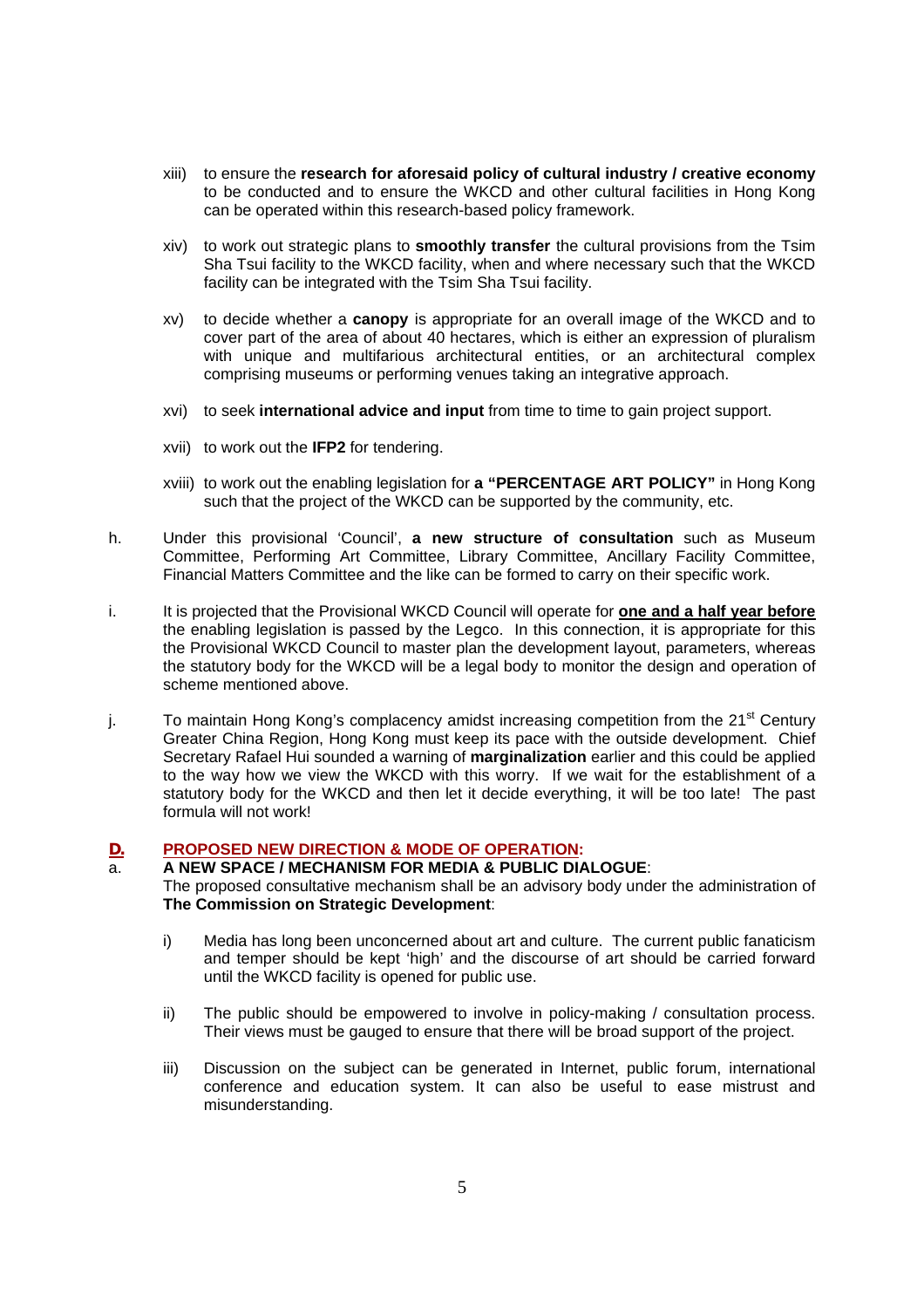- iv) One of the problems besetting cultural advancement here is the skeptical attitude towards the corporate / big business in cultural affairs. To groom a healthy, sustainable and on-going dialogue, the steering system / provisional council proposed will be a key for the nurturing of a long-term Business Collaboration/Partnership/Cultural Responsibility.
- v) The business sector can be involved to propose the non-cultural components, these non-CACF components are not currently discussed in the CC and its AGs.
- vi) In the council, there should be a sufficient wide representation with high standing from the Cultural / Business / Government / Legal & Professional Sector. A new Public-Private Partnership (PPP) approach will be nominated.

### b. **POLICY RESEARCH MECHANISM**:

- i) One of the gearing powers for a successful WKCD is its global vision based on comparative analysis on global culture. Latest statistics of cultural industry should be studied and policy research on global creative economy should be launched.
- ii) Cultural statistics have yet developed in Hong Kong. Until the present there has not been a **concentrated studies on major institutions** (e.g. museums and galleries) and **cultural products** (e.g. cultural publication). Data collected are not collated for further comparative analysis.
- iii) A **Research Institute for Cultural Statistics** (RICS) must be set up under the supervision of the aforesaid provisional council to implement statistical activities on our cultural economy. The proposed RICS should help to introduce cultural assessments and access, participation and usage, and much work is required on conceptual and definitional issues at the beginning.
- iv) **Consistency and international comparability** in the use of 'global indicators' / 'comparators' on cultural-economic issues must be achieved.
- v) The provisional council should outsource **some international academic institutes or 'trans-academic bodies'** to conduct a 'cross-cultural', 'interest-free' research on the subject with a view to preparing international comparator and to working out a comprehensive 'Mega-Policy Framework (MPF)' for the long-term development of creative economy and cultural industry.

#### c. **INTERNATIONAL MECHANISM**:

i) The development of Hong Kong cannot be planned in an insular position. An ongoing **international input or perspective** is needed to reflect fleeting changes in the competitive global situation. It is proposed that the provisional WKCD council should establish a standing international mechanism for idea and interface.

### d. **REVAMPING THE CURRENT SYSTEM OF CONSULTATION AND LCSD SYSTEM**

- i) In view of the given situation spearheaded by the WKCD, we should take this opportunity to conduct a comprehensive review of the current facility in Hong Kong.
- ii) It is a sensitive and provocative issue if some parts of cultural facilities will be monitored by an independent statutory body and some parts will still be under the administration of the LCSD. The Government should take this opportunity to re-examine the implications of the CACF after the other two Ads had come up with their recommendations on the